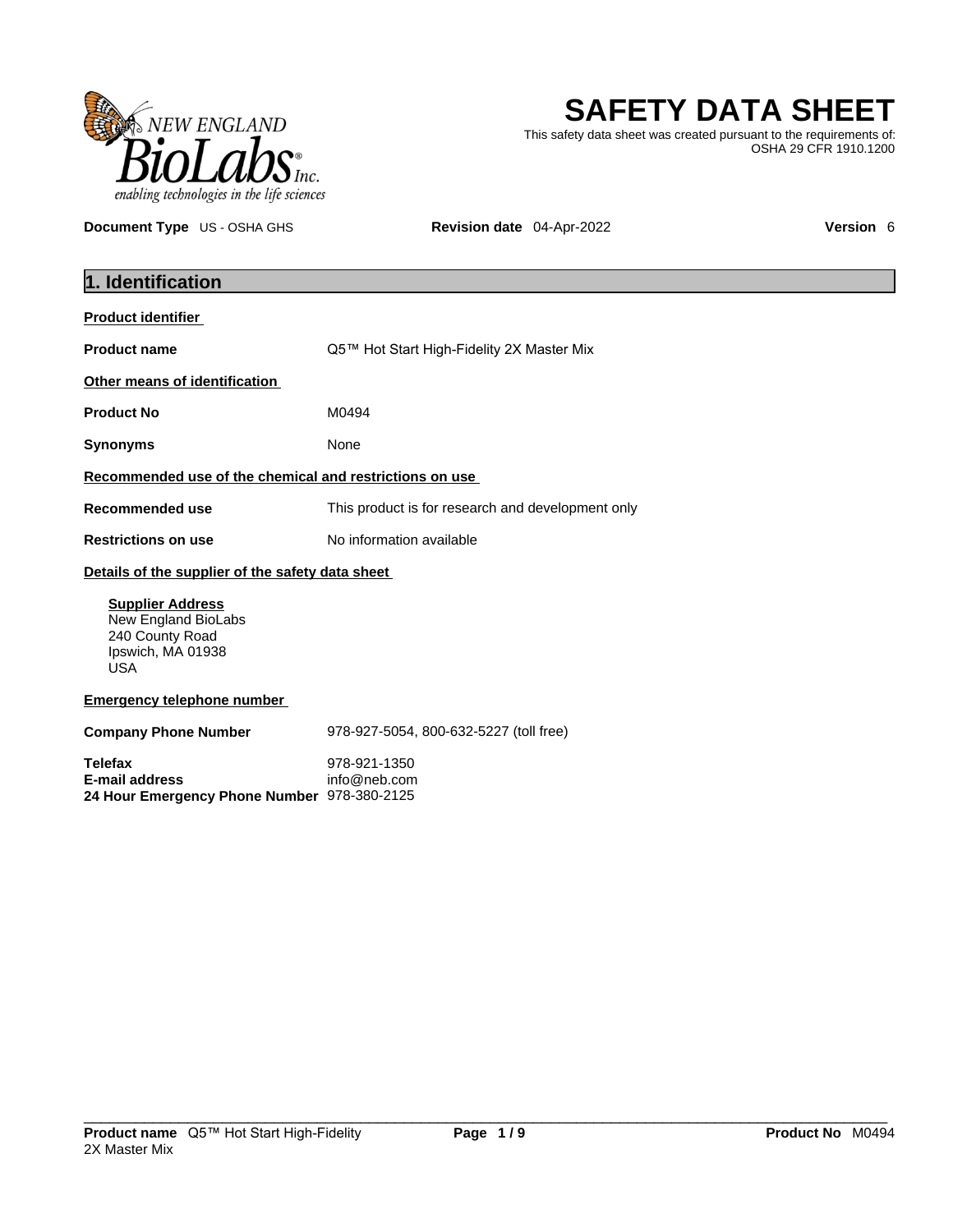# **2. Hazard(s) identification**

#### **Classification**

This chemical is not considered hazardous by the 2012 OSHA Hazard Communication Standard (29 CFR 1910.1200)

#### **Hazards not otherwise classified (HNOC)**

Not applicable

#### **Label elements**

# **Hazard statements**

This chemical is not considered hazardous by the 2012 OSHA Hazard Communication Standard (29 CFR 1910.1200)

The product contains no substances which at their given concentration, are considered to be hazardous to health.

| Appearance<br>Colorless<br>Phvsical state<br>Liauia | Jdo <sup>.</sup> | Mild |
|-----------------------------------------------------|------------------|------|
|-----------------------------------------------------|------------------|------|

#### **Other information**

No information available.

#### **3. Composition/information on ingredients**

#### **Substance**

Not applicable.

#### **Mixture**

| Chemical name | $^{\circ}$ AS No $^{\circ}$ | Weight-%             | l rade secret |
|---------------|-----------------------------|----------------------|---------------|
| Trade Secret  | Frade secret                | $\overline{a}$<br>ΙU |               |
| Frade Secret  | Frade secret                |                      |               |

### **4. First-aid measures**

#### **Description of first aid measures**

| <b>Inhalation</b>   | Remove to fresh air.                                                                                                    |
|---------------------|-------------------------------------------------------------------------------------------------------------------------|
| Eye contact         | Rinse thoroughly with plenty of water for at least 15 minutes, lifting lower and upper eyelids.<br>Consult a physician. |
| <b>Skin contact</b> | Wash skin with soap and water.                                                                                          |
| Ingestion           | Rinse mouth.                                                                                                            |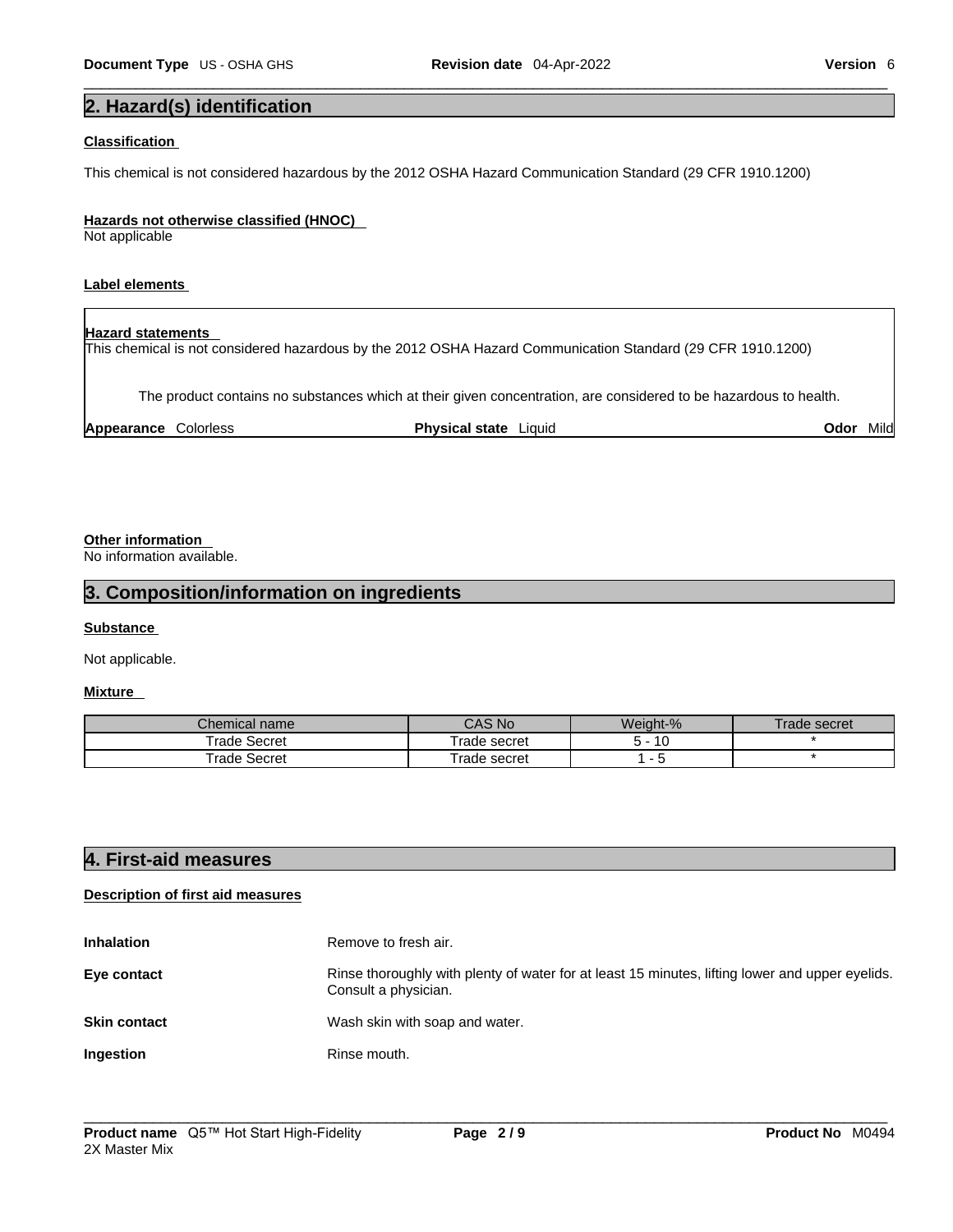#### **Most important symptoms and effects, both acute and delayed**

**Symptoms** No information available.

#### **Indication of any immediate medical attention and special treatment needed**

**Note to physicians** Treat symptomatically.

# **5. Fire-fighting measures**

| <b>Suitable Extinguishing Media</b>                                    | Use extinguishing measures that are appropriate to local circumstances and the<br>surrounding environment. |  |
|------------------------------------------------------------------------|------------------------------------------------------------------------------------------------------------|--|
| <b>Large Fire</b>                                                      | CAUTION: Use of water spray when fighting fire may be inefficient.                                         |  |
| Unsuitable extinguishing media                                         | Do not scatter spilled material with high pressure water streams.                                          |  |
| Specific hazards arising from the<br>chemical                          | No information available.                                                                                  |  |
| <b>Explosion data</b><br><b>Sensitivity to mechanical impact None.</b> |                                                                                                            |  |
| Sensitivity to static discharge                                        | None.                                                                                                      |  |
| Special protective equipment and                                       | Firefighters should wear self-contained breathing apparatus and full firefighting turnout                  |  |

gear. Use personal protection equipment.

#### **6. Accidental release measures**

**precautions for fire-fighters**

#### **Personal precautions, protective equipment and emergency procedures**

| <b>Personal precautions</b>                          | Ensure adequate ventilation. |
|------------------------------------------------------|------------------------------|
|                                                      |                              |
| Methods and material for containment and cleaning up |                              |

| <b>Methods for containment</b> | Prevent further leakage or spillage if safe to do so. |
|--------------------------------|-------------------------------------------------------|
| Methods for cleaning up        | Pick up and transfer to properly labeled containers.  |

### **7. Handling and storage**

# **Precautions for safe handling**

**Advice on safe handling** Handle in accordance with good industrial hygiene and safety practice.

#### **Conditions for safe storage, including any incompatibilities**

**Storage Conditions** Keep container tightly closed in a dry and well-ventilated place.

# **8. Exposure controls/personal protection**

#### **Control parameters**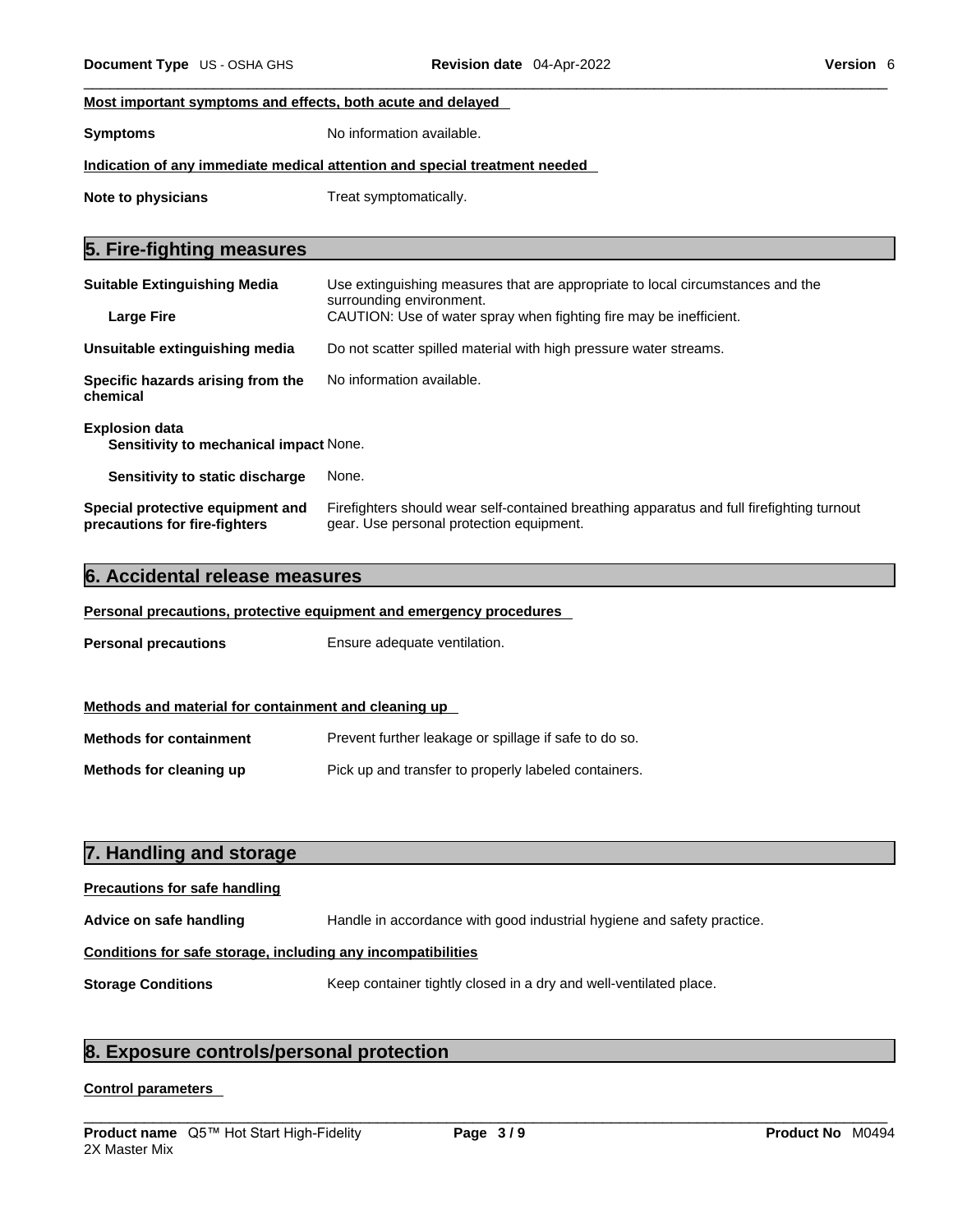| <b>Exposure Limits</b>                  | The following ingredients are the only ingredients of the product above the cut-off level (or<br>level that contributes to the hazard classification of the mixture) which have an exposure<br>limit applicable in the region for which this safety data sheet is intended or other<br>recommended limit. At this time, the other relevant constituents have no known exposure<br>limits from the sources listed here. |
|-----------------------------------------|------------------------------------------------------------------------------------------------------------------------------------------------------------------------------------------------------------------------------------------------------------------------------------------------------------------------------------------------------------------------------------------------------------------------|
| <b>Other information</b>                | Vacated limits revoked by the Court of Appeals decision in AFL-CIO v. OSHA, 965 F.2d 962<br>(11th Cir., 1992).                                                                                                                                                                                                                                                                                                         |
| <b>Appropriate engineering controls</b> |                                                                                                                                                                                                                                                                                                                                                                                                                        |
| <b>Engineering controls</b>             | <b>Showers</b><br>Eyewash stations<br>Ventilation systems.                                                                                                                                                                                                                                                                                                                                                             |
|                                         | Individual protection measures, such as personal protective equipment                                                                                                                                                                                                                                                                                                                                                  |
| <b>Eye/face protection</b>              | No special protective equipment required.                                                                                                                                                                                                                                                                                                                                                                              |
| Skin and body protection                | No special protective equipment required.                                                                                                                                                                                                                                                                                                                                                                              |
| <b>Respiratory protection</b>           | No protective equipment is needed under normal use conditions. If exposure limits are<br>exceeded or irritation is experienced, ventilation and evacuation may be required.                                                                                                                                                                                                                                            |
| <b>General hygiene considerations</b>   | Handle in accordance with good industrial hygiene and safety practice.                                                                                                                                                                                                                                                                                                                                                 |

# **9. Physical and chemical properties**

| Information on basic physical and chemical properties |
|-------------------------------------------------------|
|                                                       |

| <u>INTO Mation on basic physical and chemical properties</u> |                          |                  |
|--------------------------------------------------------------|--------------------------|------------------|
| <b>Physical state</b>                                        | Liquid                   |                  |
| Appearance                                                   | Colorless                |                  |
| Color                                                        | No information available |                  |
| Odor                                                         | Mild                     |                  |
| <b>Odor threshold</b>                                        | No information available |                  |
| <b>Property</b>                                              | <b>Values</b>            | Remarks • Method |
| рH                                                           | No data available        |                  |
| Melting point / freezing point                               | No data available        | None known       |
| Initial boiling point and boiling                            | 100 °C / 212 °F          |                  |
| range                                                        |                          |                  |
| <b>Flash point</b>                                           | No data available        | None known       |
| <b>Evaporation rate</b>                                      | No data available        | None known       |
| Flammability (solid, gas)                                    | No data available        | None known       |
| <b>Flammability Limit in Air</b>                             |                          | None known       |
| Upper flammability or explosive<br>limits                    | No data available        |                  |
| Lower flammability or explosive<br>limits                    | No data available        |                  |
| Vapor pressure                                               | No data available        | None known       |
| Vapor density                                                | No data available        | None known       |
| <b>Relative density</b>                                      | No data available        | None known       |
| <b>Water solubility</b>                                      | No data available        | None known       |
| Solubility(ies)                                              | No data available        |                  |
| <b>Partition coefficient</b>                                 | No data available        | None known       |
| <b>Autoignition temperature</b>                              | 215 °C / 419 °F          |                  |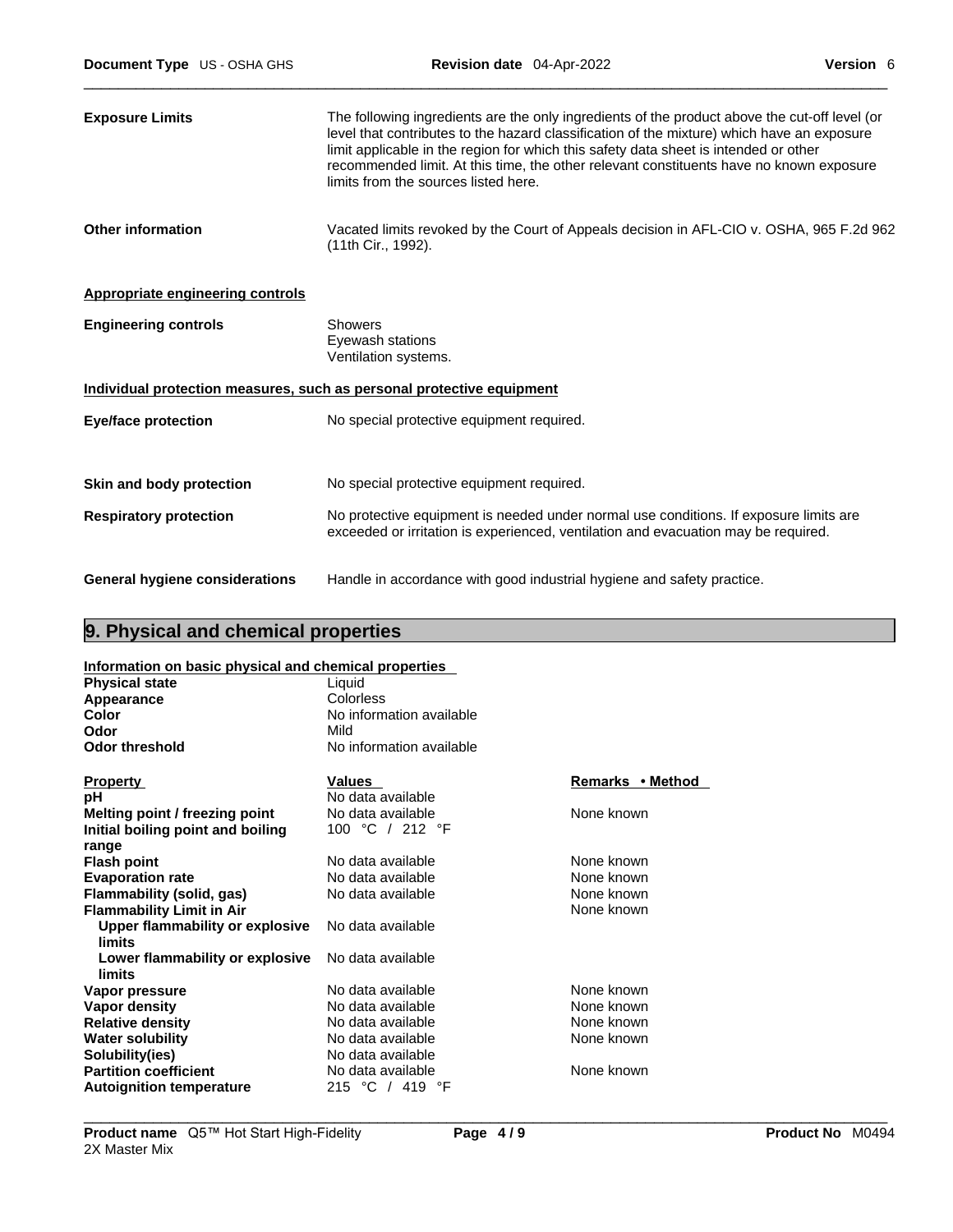| <b>Decomposition temperature</b><br><b>Kinematic viscosity</b><br><b>Dynamic viscosity</b>                                                                                                                     | No data available<br>No data available                                                                                                                                                           | None known<br>None known |  |
|----------------------------------------------------------------------------------------------------------------------------------------------------------------------------------------------------------------|--------------------------------------------------------------------------------------------------------------------------------------------------------------------------------------------------|--------------------------|--|
| <b>Other information</b><br><b>Explosive properties</b><br><b>Oxidizing properties</b><br>Softening point<br><b>Molecular weight</b><br><b>VOC Content (%)</b><br><b>Liquid Density</b><br><b>Bulk density</b> | No information available<br>No information available<br>No information available<br>No information available<br>No information available<br>No information available<br>No information available |                          |  |
|                                                                                                                                                                                                                | 10. Stability and reactivity                                                                                                                                                                     |                          |  |
| <b>Reactivity</b>                                                                                                                                                                                              | No information available.                                                                                                                                                                        |                          |  |

| .                                                                          |                                           |  |
|----------------------------------------------------------------------------|-------------------------------------------|--|
| <b>Chemical stability</b>                                                  | Stable under normal conditions.           |  |
| <b>Possibility of hazardous reactions</b> None under normal processing.    |                                           |  |
| <b>Conditions to avoid</b>                                                 | None known based on information supplied. |  |
| Incompatible materials                                                     | None known based on information supplied. |  |
| Hazardous decomposition products None known based on information supplied. |                                           |  |

# **11. Toxicological information**

#### **Information on likely routes of exposure**

| <b>Inhalation</b>   | Specific test data for the substance or mixture is not available.            |
|---------------------|------------------------------------------------------------------------------|
| Eye contact         | Specific test data for the substance or mixture is not available.            |
| <b>Skin contact</b> | Specific test data for the substance or mixture is not available.            |
| Ingestion           | Specific test data for the substance or mixture is not available.            |
|                     | Symptoms related to the physical, chemical and toxicological characteristics |

**Symptoms** No information available.

**Acute toxicity**

**Numerical measures of toxicity**

**The following values are calculated based on chapter 3.1 of the GHS document ATEmix (oral)** 65,024.80 mg/kg **ATEmix (dermal)**83,333.30 mg/kg

#### **Component Information**

| Chemical name       | Oral LD50             | Dermal LD50           | Inhalation LC50         |
|---------------------|-----------------------|-----------------------|-------------------------|
| <b>Trade Secret</b> | $= 28300$ mg/kg (Rat) | $= 40000$ mg/kg (Rat) | $> 5.33$ mg/L (Rat) 4 h |
|                     |                       |                       |                         |
| Trade Secret        | $= 2600$ mg/kg (Rat)  |                       |                         |
|                     |                       |                       |                         |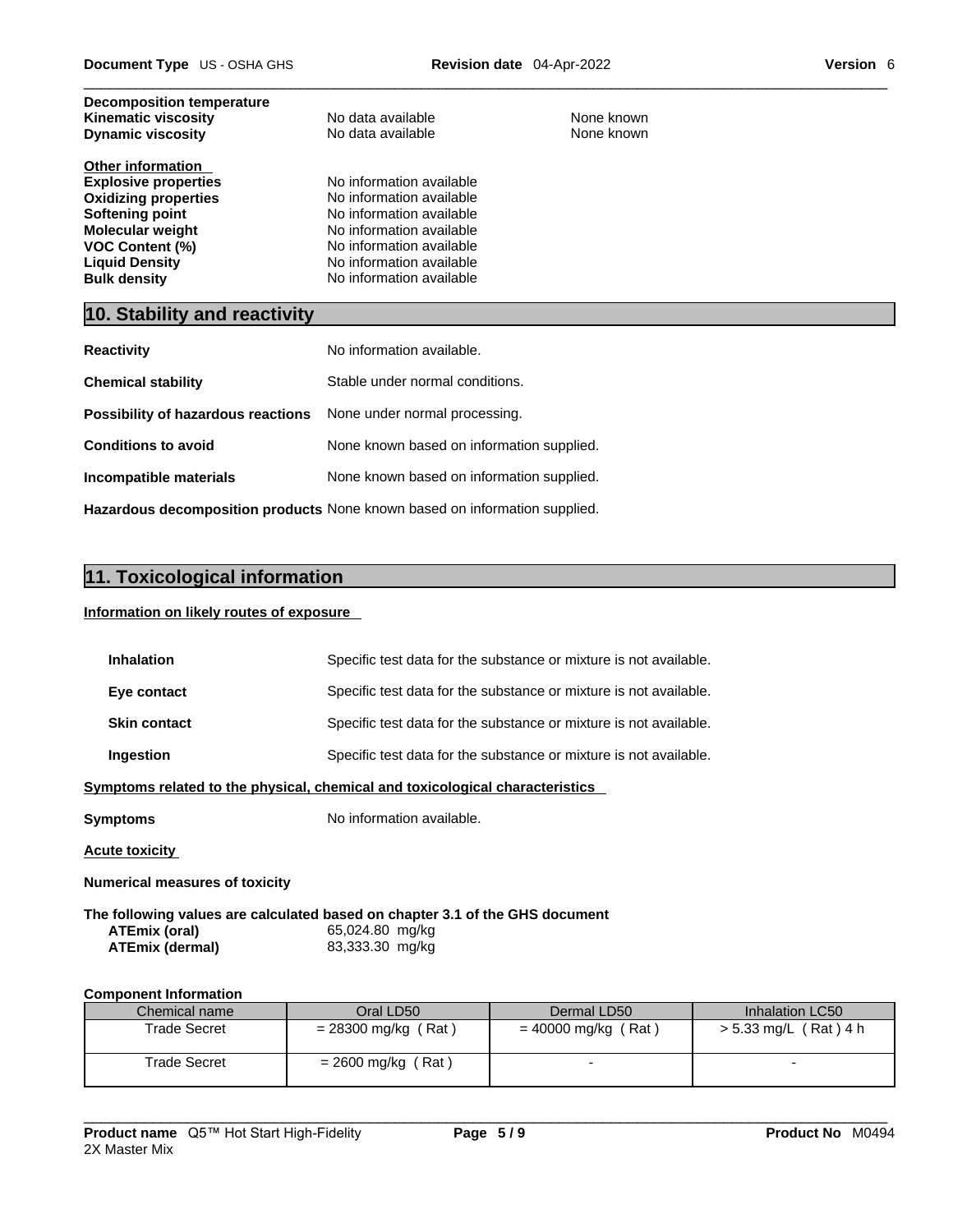| Document Type US - OSHA GHS       | Revision date 04-Apr-2022                                                                  | Version 6 |
|-----------------------------------|--------------------------------------------------------------------------------------------|-----------|
|                                   | Delayed and immediate effects as well as chronic effects from short and long-term exposure |           |
| <b>Skin corrosion/irritation</b>  | No information available.                                                                  |           |
| Serious eye damage/eye irritation | No information available.                                                                  |           |
| Respiratory or skin sensitization | No information available.                                                                  |           |
| <b>Germ cell mutagenicity</b>     | No information available.                                                                  |           |
| Carcinogenicity                   | No information available.                                                                  |           |
| <b>Reproductive toxicity</b>      | No information available.                                                                  |           |
| STOT - single exposure            | No information available.                                                                  |           |
| <b>STOT - repeated exposure</b>   | No information available.                                                                  |           |
| <b>Aspiration hazard</b>          | No information available.                                                                  |           |
| Other adverse effects             | No information available.                                                                  |           |
| <b>Interactive effects</b>        | No information available.                                                                  |           |
|                                   |                                                                                            |           |

# **12. Ecological information**

#### **Ecotoxicity**

| Chemical name       | Algae/aquatic plants                                  | Fish                                                                                                                                                                                       | Toxicity to<br>microorganisms | Crustacea                                                                          |
|---------------------|-------------------------------------------------------|--------------------------------------------------------------------------------------------------------------------------------------------------------------------------------------------|-------------------------------|------------------------------------------------------------------------------------|
| <b>Trade Secret</b> |                                                       | LC50: =34000mg/L (96h,<br>Pimephales promelas)<br>LC50: 33 - 37g/L (96h,<br>Oncorhynchus mykiss)<br>LC50: >40g/L (96h,<br>Lepomis macrochirus)<br>LC50: =41.7g/L (96h,<br>Cyprinus carpio) |                               |                                                                                    |
| <b>Trade Secret</b> | EC50: = 2500mg/L (72h,<br>Desmodesmus<br>subspicatus) | $LC50: = 1060$ mg/L (96h,<br>Lepomis macrochirus)<br>LC50: 750 - 1020mg/L<br>(96h, Pimephales<br>promelas)                                                                                 |                               | EC50: $=825$ mg/L (48h,<br>Daphnia magna)<br>EC50: =83mg/L (48h,<br>Daphnia magna) |

**Persistence and degradability** No information available.

#### **Bioaccumulation**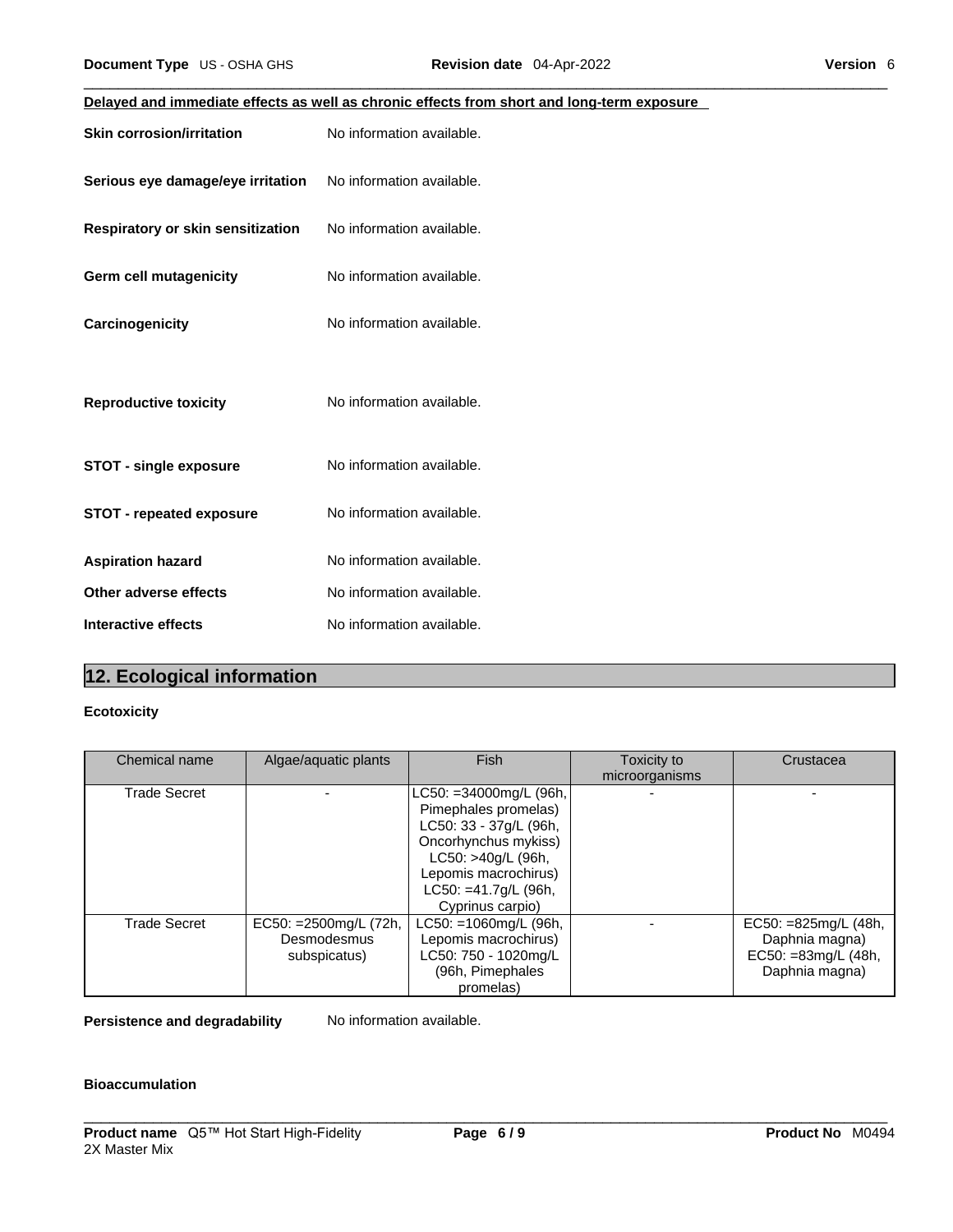#### **Component Information**

| <b>Chemical name</b> | $-$<br>1.1.1<br>⊦coefficient<br>Partition |
|----------------------|-------------------------------------------|
| Trade                | 25                                        |
| Secret               | 1.JJ                                      |

**Other adverse effects** No information available.

# **13. Disposal considerations**

#### **Waste treatment methods**

| Waste from residues/unused | Dispose of in accordance with local regulations. Dispose of waste in accordance with |
|----------------------------|--------------------------------------------------------------------------------------|
| products                   | environmental legislation.                                                           |
| Contaminated packaging     | Do not reuse empty containers.                                                       |

# **14. Transport information**

| Not regulated |
|---------------|
| Not regulated |
| Not regulated |
| Not regulated |
| Not regulated |
| Not regulated |
| Not regulated |
| Not regulated |
| Not regulated |
|               |

# **15. Regulatory information**

#### **International Inventories**

**TSCA Contact supplier for inventory compliance status.** 

\*Contact supplier for details. One or more substances in this product are either not listed on the US TSCA inventory, listed on the confidential US TSCA inventory or are otherwise exempted from inventory listing requirements

| <b>DSL/NDSL</b>      | Contact supplier for inventory compliance status. |
|----------------------|---------------------------------------------------|
| <b>EINECS/ELINCS</b> | Contact supplier for inventory compliance status. |
| <b>ENCS</b>          | Contact supplier for inventory compliance status. |
| <b>IECSC</b>         | Contact supplier for inventory compliance status. |
| <b>KECL</b>          | Contact supplier for inventory compliance status. |
| <b>PICCS</b>         | Contact supplier for inventory compliance status. |
| AIIC                 | Contact supplier for inventory compliance status. |
| <b>NZIoC</b>         | Contact supplier for inventory compliance status. |

#### **Legend:**

 **TSCA** - United States Toxic Substances Control Act Section 8(b) Inventory

 **DSL/NDSL** - Canadian Domestic Substances List/Non-Domestic Substances List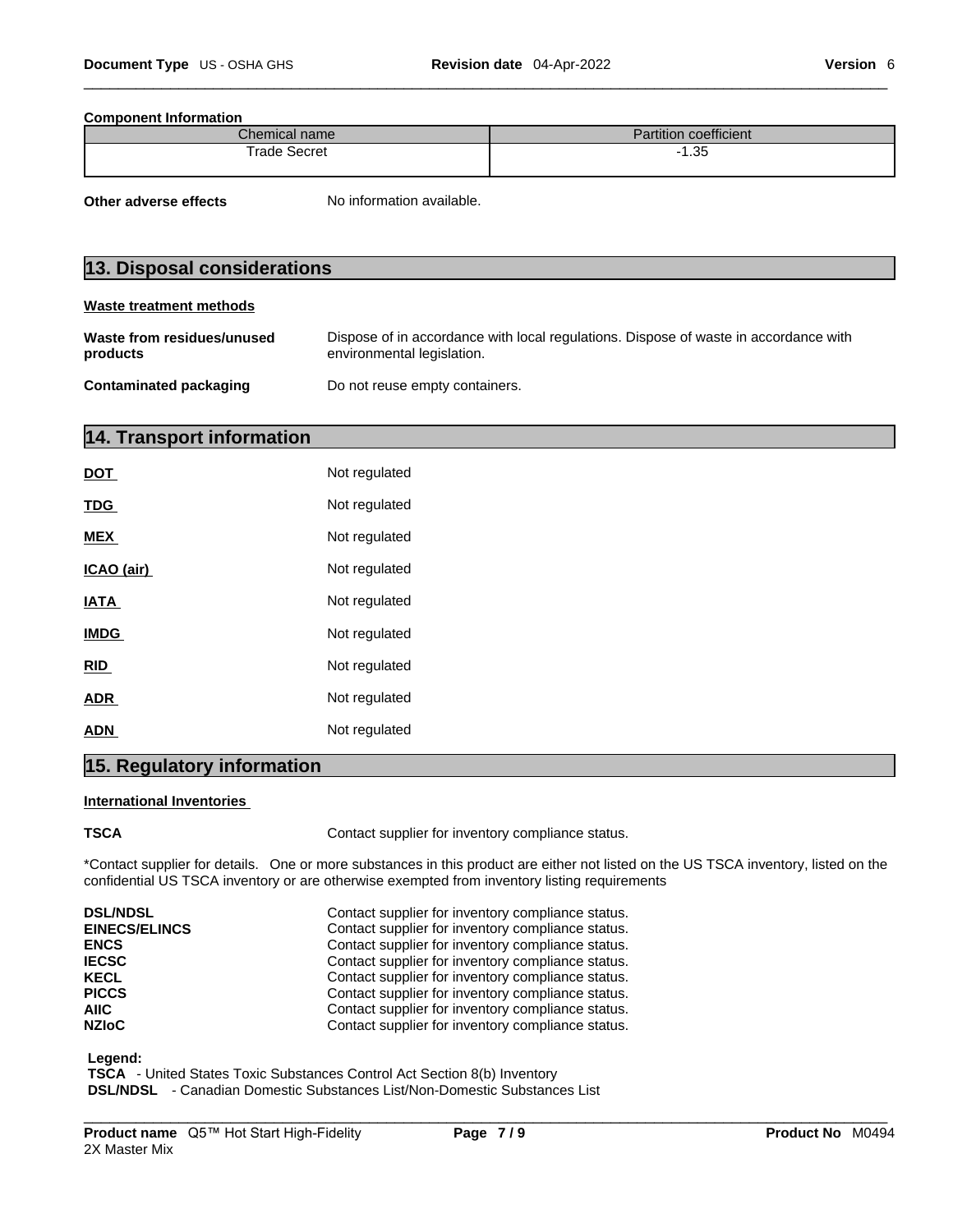**EINECS/ELINCS** - European Inventory of Existing Chemical Substances/European List of Notified Chemical Substances  **ENCS** - Japan Existing and New Chemical Substances

- 
- **IECSC**  China Inventory of Existing Chemical Substances
- **KECL**  Korean Existing and Evaluated Chemical Substances
- **PICCS**  Philippines Inventory of Chemicals and Chemical Substances
- **AICS**  Australian Inventory of Chemical Substances
- **NZIoC**  New Zealand Inventory of Chemicals

#### **US Federal Regulations**

#### **SARA 313**

Section 313 of Title III of the Superfund Amendments and Reauthorization Act of 1986 (SARA). This product does not contain any chemicals which are subject to the reporting requirements of the Act and Title 40 of the Code of Federal Regulations, Part 372.

#### **SARA 311/312 Hazard Categories**

Should this product meet EPCRA 311/312 Tier reporting criteria at 40 CFR 370, refer to Section 2 of this SDS for appropriate classifications.

#### **CWA (Clean WaterAct)**

This product does not contain any substances regulated as pollutants pursuant to the Clean Water Act (40 CFR 122.21 and 40 CFR 122.42).

#### **CERCLA**

This material, as supplied, does not contain any substances regulated as hazardous substances under the Comprehensive Environmental Response Compensation and Liability Act (CERCLA) (40 CFR 302) or the Superfund Amendments and Reauthorization Act (SARA) (40 CFR 355). There may be specific reporting requirements at the local, regional, or state level pertaining to releases of this material.

#### **US State Regulations**

#### **California Proposition 65**

This product does not contain any Proposition 65 chemicals.

#### **U.S. State Right-to-Know Regulations**

| Chemical name       | New Jersey | <b>Massachusetts</b> | Pennsylvania |
|---------------------|------------|----------------------|--------------|
| <b>Trade Secret</b> |            |                      |              |
| <b>Trade Secret</b> |            |                      |              |
| <b>Trade Secret</b> |            |                      |              |

#### **U.S. EPA Label Information**

**EPA Pesticide Registration Number** Not applicable

| 16. Other information      |                                                |                              |                                                        |                                                        |
|----------------------------|------------------------------------------------|------------------------------|--------------------------------------------------------|--------------------------------------------------------|
| <b>NFPA</b><br><b>HMIS</b> | <b>Health hazards</b><br><b>Health hazards</b> | Flammability<br>Flammability | <b>Instability</b><br>- 0<br><b>Physical hazards</b> 0 | <b>Special hazards</b><br><b>Personal protection X</b> |

**Key or legend to abbreviations and acronyms used in the safety data sheet Legend Section 8: EXPOSURE CONTROLS/PERSONAL PROTECTION**